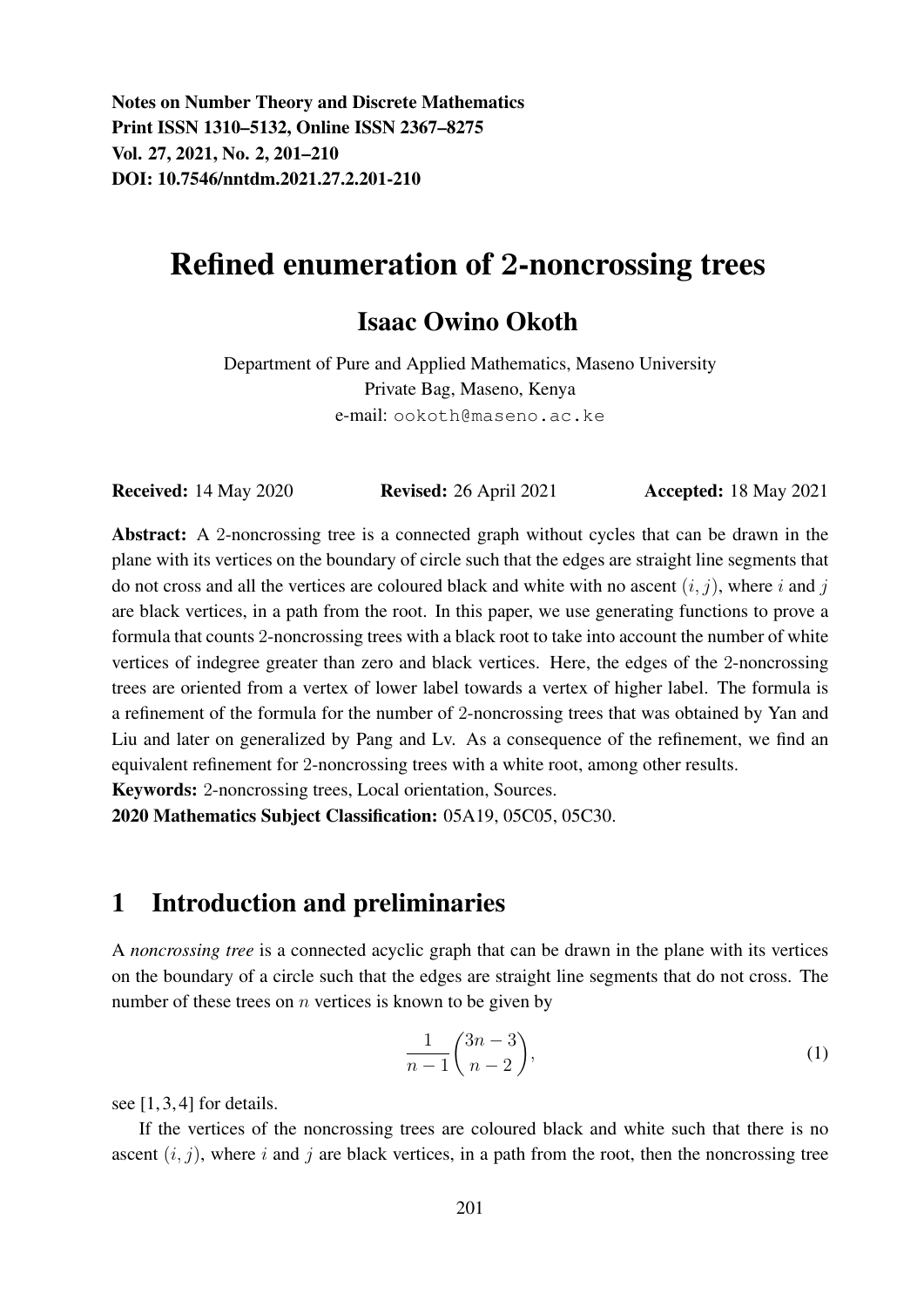is called 2*-noncrossing tree*, [9]. If the root is coloured black, then the number of such trees on n vertices is given by

$$
\frac{1}{5n-4} \binom{5n-4}{n-1}.\tag{2}
$$

Formula (2) also counts the number of 5-ary trees with  $n - 1$  internal vertices. The number of 2-noncrossing trees on  $n$  vertices with a white root is given by

$$
\frac{2}{5n-3} \binom{5n-3}{n-1}.
$$

These trees were generalized by Pang and Lv in [7] to k-noncrossing trees. A k*-noncrossing tree* is a noncrossing tree where each node receives a label in  $\{1, 2, \ldots, k\}$  such that the sum of labels along an ascent does not exceed  $k + 1$ . The aforementioned authors showed that these trees with root labelled by k on n vertices are counted by  $(2k + 1)$ -Catalan number,

$$
\frac{1}{2k(n-1)+1}\binom{(2k+1)(n-1)}{n-1}.
$$

They also showed that the formula counts  $(2k+1)$ -ary trees. A refinement of this formula to take into account the number of nodes of each label was obtained by Okoth and Wagner in [6].



Figure 1. A 2-noncrossing tree rooted at a black vertex 1

In this paper, we consider 2-noncrossing trees with a local orientation. Here, all edges are oriented from a vertex of lower label towards a vertex of higher label, [2]. A *source* (respectively, *sink*) is a vertex with indegree (respectively, outdegree) zero. A vertex which is not a source will be referred to as *non-source* vertex. In Figure 1, we have a 2-noncrossing tree on 6 vertices rooted at a black vertex 1, and equipped with a local orientation. Vertex 3 is a white source while vertex 2 is a non-source white vertex. The number of noncrossing trees, having a local orientation, with a given number of sources and sinks was obtained by the present author and his co-author in [5]. These trees are called *locally oriented noncrossing trees* or *lnc-trees* therein. The main aim of this paper is to prove the following theorem:

Theorem 1.1 (Main theorem). *The number of* 2*-noncrossing trees on* n *vertices with a black root such that there are k black vertices and*  $\ell$  *non-source white vertices is given by* 

$$
\frac{1}{n-1} \binom{2n-2}{k-1} \binom{2n-2}{\ell-1} \binom{n-1}{k+\ell-1}.
$$
\n(3)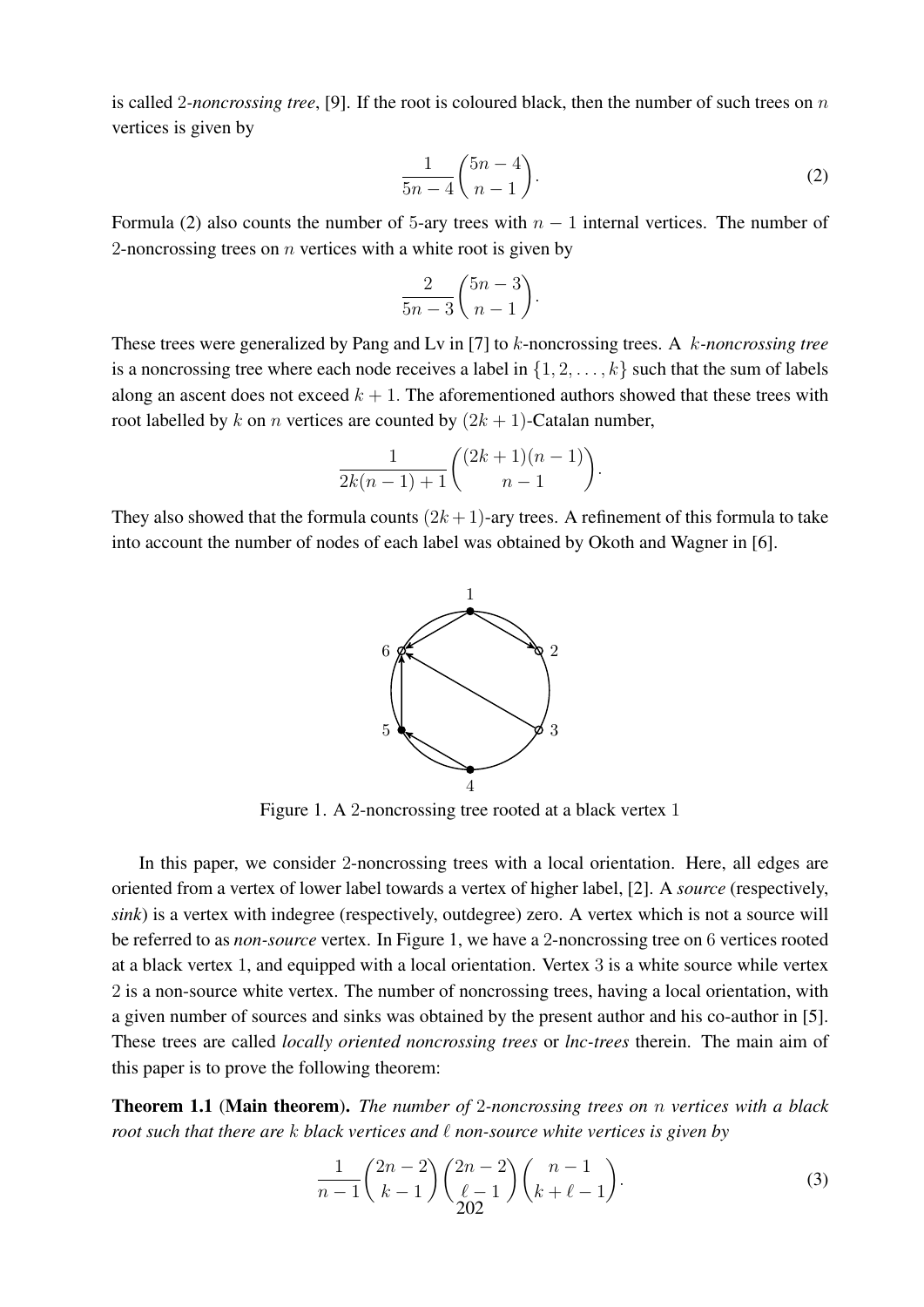In Section 2, we prove the theorem by means of generating functions. In the proof, we make use of *butterfly decomposition* of noncrossing trees introduced by Flajolet and Noy in [3]. By a *butterfly*, we mean an ordered pair of noncrossing trees that have a common root. Let  $T(z)$  and  $B(z)$  be the generating function for noncrossing trees and butterflies respectively then

$$
T(z) = \frac{z}{1 - B} \quad \text{and} \quad B(z) = \frac{T^2}{z}.
$$

Quite a number of corollaries of the main theorem follow in Section 3 and an equivalent result of Theorem 1.1, for 2-noncrossing trees with a white root, is presented in Section 4.

#### 2 Proof of the main theorem

We consider decomposition of 2-noncrossing trees. There are two cases to consider: *Case I:* The root of the 2-noncrossing tree is black.



Figure 2. Decomposition of a 2-noncrossing tree with a black root.

Here, all the children of the root are white since there are no black-black ascents. The functional equation satisfied by these trees is

$$
T = \frac{z}{1 - \frac{S^2}{z}},
$$

where  $T(z)$  and  $S(z)$  are the generating functions for the number of 2-noncrossing trees with black and white roots, respectively.

*Case II:* Root of the 2-noncrossing tree is white. In this case, children of the root are either black or white.



Figure 3. Decomposition of a 2-noncrossing tree with a white root.

For the trees with white children, a butterfly is represented as:



Here, a butterfly is equivalent to two 2-noncrossing trees with white roots. Thus it is represented as  $S^2/z$ .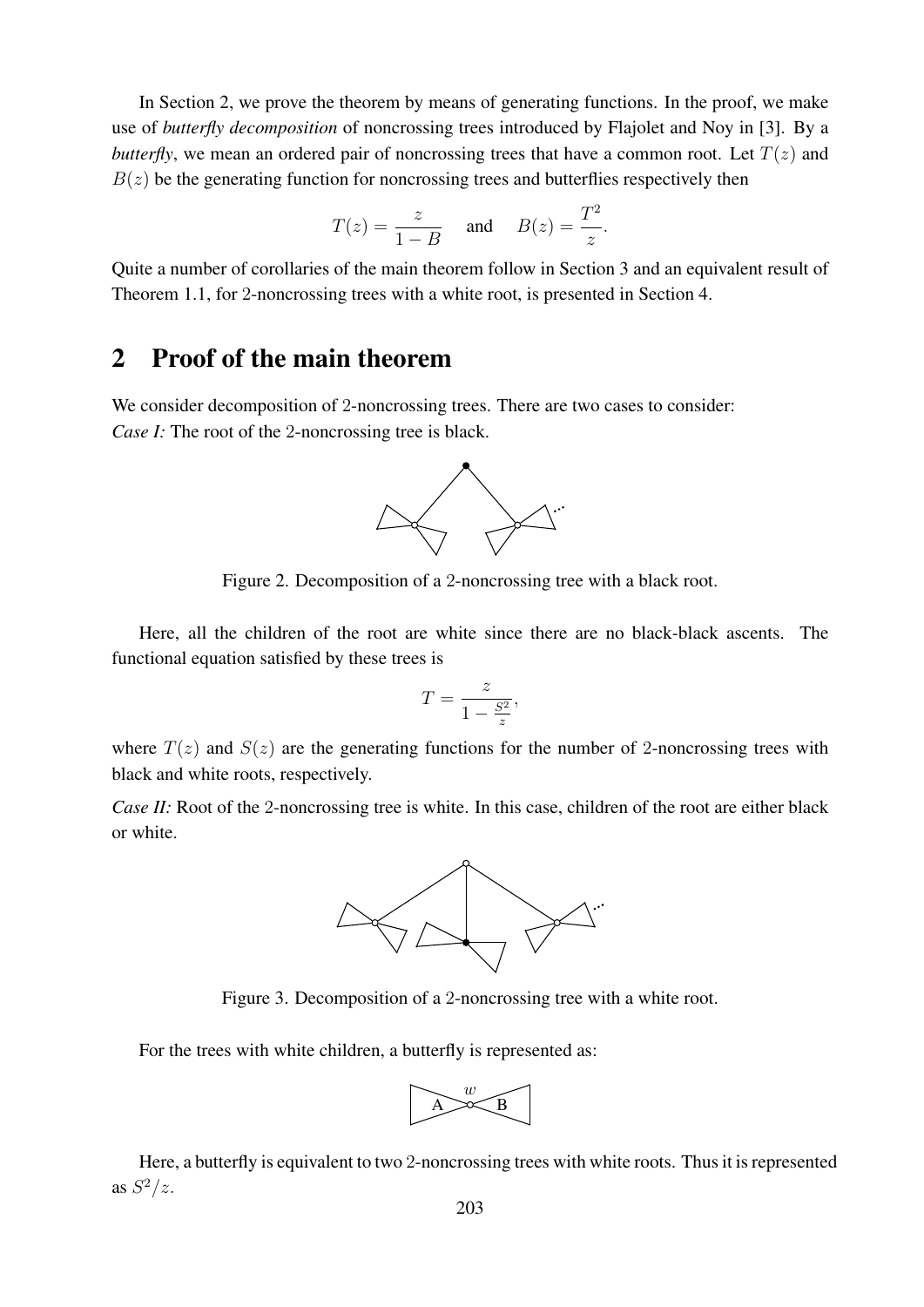For the trees with black children, a butterfly is represented as:



Part A is a 2-noncrossing tree with a black root. Part B is different: since the root of B has the largest label now, the ascent rule does not apply to edges between the root and its children. Therefore, B can be considered as a 2-noncrossing tree with a white root which has been recoloured. So the butterflies are represented by  $ST/z$  and we get the functional equation satisfied by these trees as

$$
S = \frac{z}{1 - \left(\frac{S^2}{z} + \frac{ST}{z}\right)}.
$$

Now, let  $u$  mark the number of white sources and  $v$  mark the number of black vertices (of any kind).

We will need to distinguish two types of 2-noncrossing trees with a white root now:

- Type 1: root has lowest label (label 1)
- Type 2: root has highest label (label  $n$ )

Let the generating functions of trees of Types 1 and 2 be  $S_1$  and  $S_2$ , respectively. The root is not counted as a source. In the decomposition of trees with a black root we get:



We have one additional black vertex (the root) and every white source must be a source in one of the smaller trees in the decomposition. So we get

$$
T = \frac{zv}{1 - \frac{S_1 S_2}{z}}.
$$

We now consider trees with a white root. For those trees of Type 1, the decomposition is:



Figure 4. Decomposition of a 2-noncrossing tree with a white root of Type 1.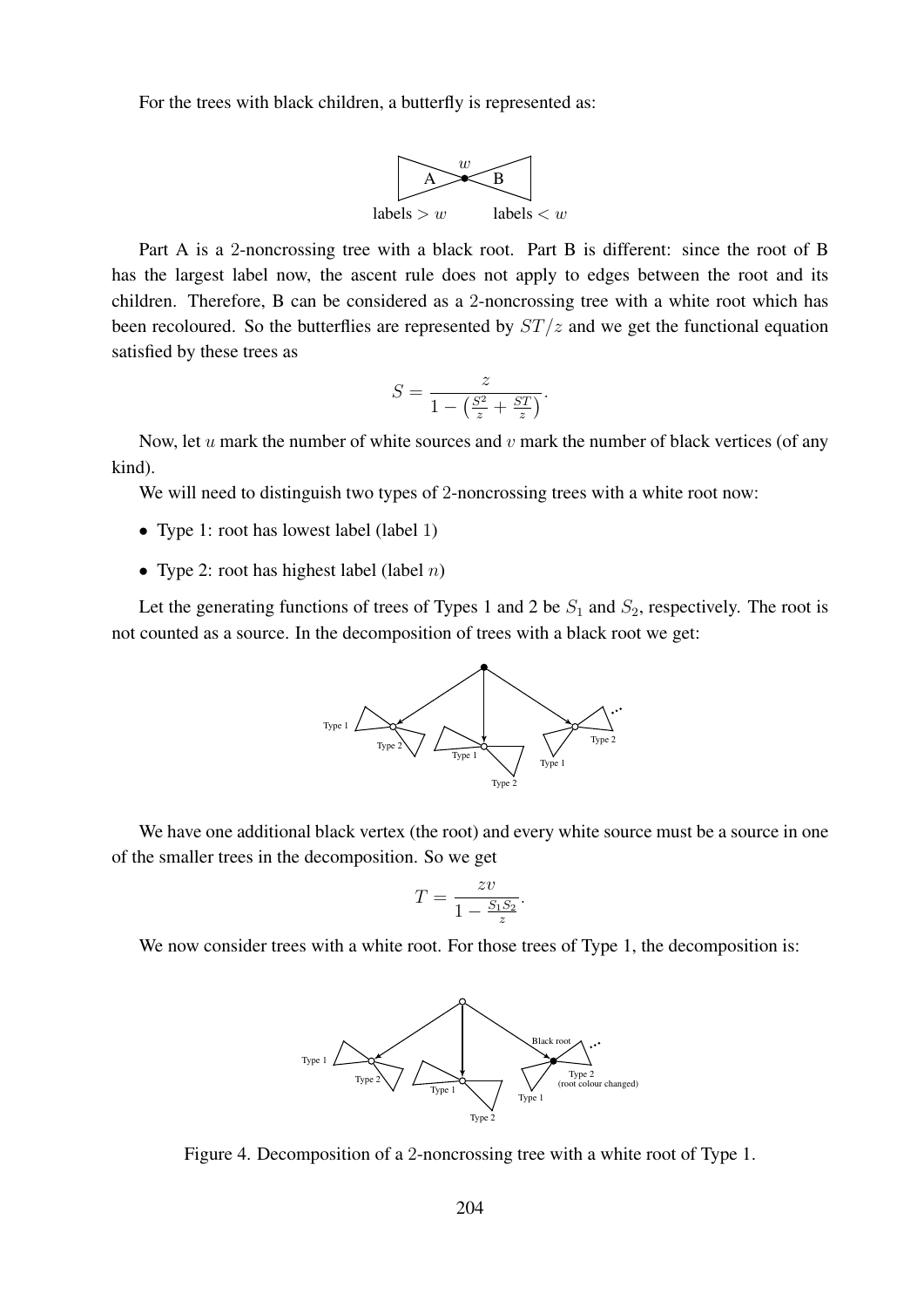In this decomposition, there are two types of butterflies which correspond to  $\frac{S_1 S_2}{z}$  and  $\frac{S_2 T}{z}$ , respectively. Each black vertex or white source must already occur in one of the smaller trees of the decomposition. So we get,

$$
S_1 = \frac{z}{1 - \left(\frac{S_1 S_2}{z} + \frac{S_2 T}{z}\right)}.
$$

For these trees of Type 2, the root has highest label. So this only changes the orientation of the edges from the root. Thus, if  $w$  is a white root of a butterfly, then  $w$  becomes a source if B consists only of the root. So the equation changes to

$$
S_2 = \frac{z}{1 - \left( uS_1 + \frac{S_1(S_2 - z)}{z} + \frac{S_2T}{z} \right)}.
$$

Here,  $uS_1$  means that B is only one node and  $\frac{S_1(S_2 - z)}{z}$  implies that B has more than one node. So we have a system

$$
T = \frac{zv}{1 - \frac{S_1 S_2}{z}},\tag{4}
$$

$$
S_1 = \frac{z}{1 - \left(\frac{S_1 S_2}{z} + \frac{S_2 T}{z}\right)},\tag{5}
$$

$$
S_2 = \frac{z}{1 - \left( uS_1 + \frac{S_1(S_2 - z)}{z} + \frac{S_2 T}{z} \right)},\tag{6}
$$

which we solve.

First we substitute  $T = vz(1 + Y)$ . Then Equation (4) gives

$$
1 - \frac{S_1 S_2}{z} = \frac{vz}{T} = \frac{1}{1+Y}
$$

and thus

$$
S_1 S_2 = \frac{zY}{1+Y} \tag{7}
$$

or

$$
S_2 = \frac{zY}{S_1(1+Y)}.\tag{8}
$$

We substitute Equations 
$$
(7)
$$
 and  $(8)$  in Equation  $(5)$  to give

$$
S_1 = \frac{z}{1 - \left(\frac{Y}{1+Y} + \frac{YT}{S_1(1+Y)}\right)} = \frac{z}{1 - \left(\frac{Y}{1+Y} + \frac{vzY}{S_1}\right)}
$$
  
= 
$$
\frac{z}{\frac{1}{1+Y} - \frac{vzY}{S_1}} = \frac{zS_1(1+Y)}{S_1 - vzY(1+Y)}.
$$

Since  $S_1 \neq 0$ , it follows that

$$
S_1 - vzY(1+Y) = z(1+Y)
$$

and finally

$$
S_1 = vzY(1+Y) + z(1+Y) = z(1+Y)(1+vY).
$$
\n(9)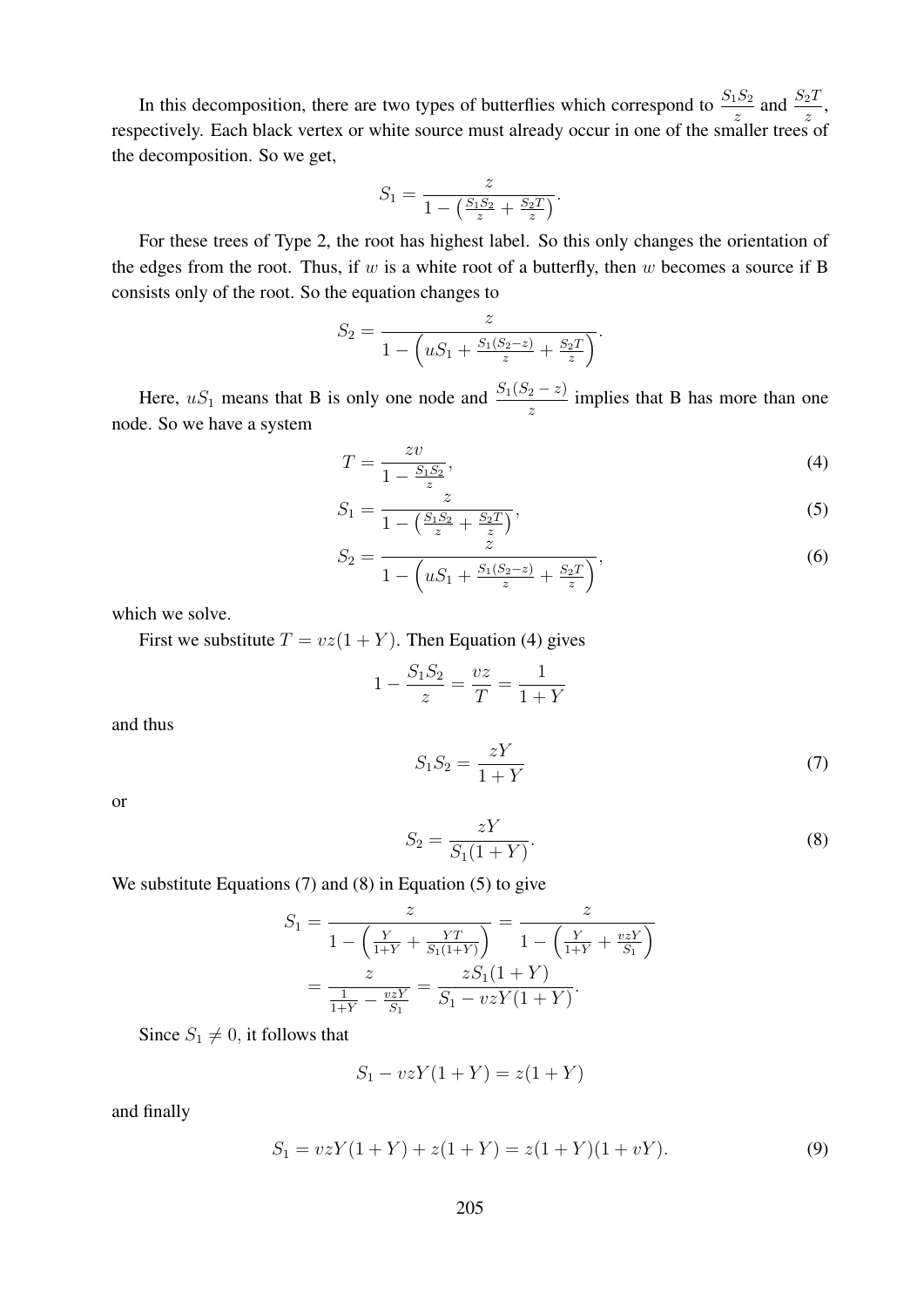Since  $S_2 = \frac{zY}{S(1)}$  $\frac{z_1}{S_1(1+Y)}$  (by Equation (8)), we have

$$
S_2 = \frac{Y}{(1+Y)^2(1+vY)}.\tag{10}
$$

Plugging Equations (9) and (10) and  $T = zv(1 + Y)$  into Equation (6), we obtain

$$
\frac{Y}{(1+Y)^2(1+vY)} = \frac{z}{1-uz(1+Y)(1+vY) - \frac{Y}{1+Y} + z(1+Y)(1+vY) - \frac{vY}{(1+Y)(1+vY)}}
$$

$$
= \frac{z}{\left(1 - \frac{Y}{1+Y} - \frac{vY}{(1+Y)(1+vY)}\right) - (u-1)z(1+Y)(1+vY)}
$$

$$
= \frac{z}{\frac{1}{(1+Y)(1+vY)} - (u-1)z(1+Y)(1+vY)}.
$$

So,

$$
\frac{Y}{(1+Y)^3(1+vY)^2} - \frac{(u-1)zY}{1+Y} = z.
$$

Thus

$$
\frac{Y}{(1+Y)^3(1+vY)^2} = z\frac{1+uY}{1+Y}
$$

or

$$
Y = z(1+Y)^2(1+vY)^2(1+uY).
$$

This is the right format for applying Lagrange Inversion Formula, ( See [8, Theorem 5.4.2] for details). We extract the coefficient of  $z^n$  in the generating function  $T(z)$  as follows:

$$
[z^{n}]T = v[z^{n-1}]Y
$$
  
\n
$$
= v \cdot \frac{1}{n-1} [y^{n-2}]((1+y)^2(1+vy)^2(1+uy))^{n-1}
$$
  
\n
$$
= v \cdot \frac{1}{n-1} [y^{n-2}] (1+y)^{2n-2} (1+vy)^{2n-2} (1+uy)^{n-1}
$$
  
\n
$$
= v \cdot \frac{1}{n-1} [y^{n-2}] \sum_{j\geq 0} \sum_{i\geq 0} {2n-2 \choose j} {n-1 \choose i} v^j y^j u^i y^i (1+y)^{2n-2}
$$
  
\n
$$
= \frac{1}{n-1} \sum_{j\geq 0} \sum_{i\geq 0} [y^{n-j-i-2}] {2n-2 \choose j} {n-1 \choose i} v^{j+1} u^i (1+y)^{2n-2}
$$
  
\n
$$
= \frac{1}{n-1} \sum_{j\geq 0} \sum_{i\geq 0} {2n-2 \choose j} {n-1 \choose i} v^{j+1} u^i \binom{2n-2}{n-j-i-2}
$$
  
\n
$$
= \frac{1}{n-1} \sum_{k\geq 1} \sum_{i\geq 0} {2n-2 \choose k-1} {n-1 \choose i} v^k u^i \binom{2n-2}{n-k-i-1}
$$

Thus the number of 2-noncrossing trees with a black root,  $n$  vertices in total,  $k$  of which are black and  $i$  white sources is given by

$$
\frac{1}{n-1}\binom{2n-2}{k-1}\binom{n-1}{i}\binom{2n-2}{n-k-i-1}.
$$

Setting  $n - k - i = \ell$ , we obtain the required result.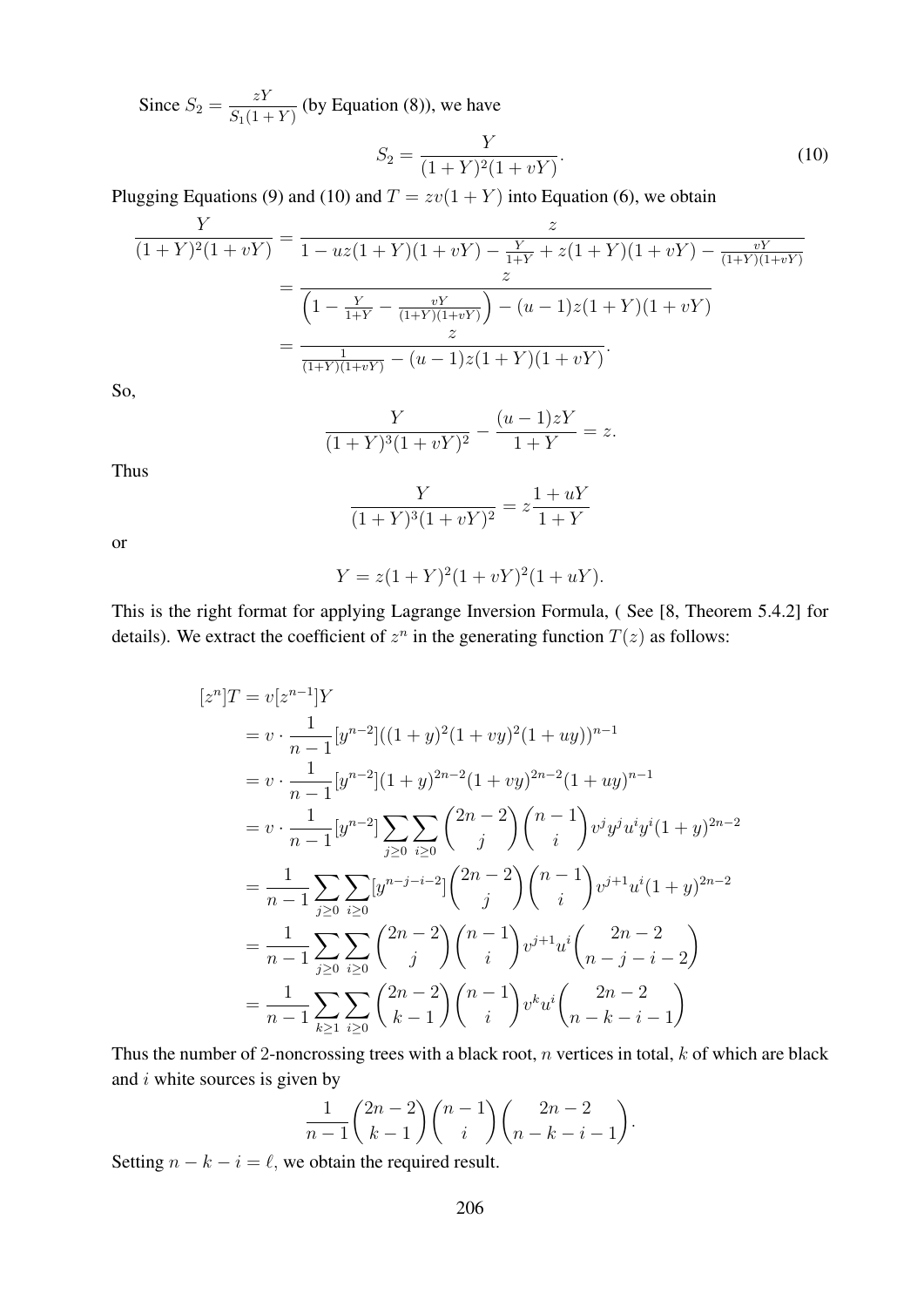#### 3 Consequences of the main theorem

In this section, we obtain several corollaries of the main theorem. If we sum over all  $\ell$  in Equation (3), we obtain

$$
\frac{1}{n-1} \binom{2n-2}{k-1} \binom{3n-3}{n-k-1},\tag{11}
$$

as the number of 2-noncrossing trees on n vertices with with a black root and exactly  $k$ black vertices. Since formula (3) is symmetric in k and  $\ell$ , Equation (11) gives the number of 2-noncrossing trees on  $n$  vertices with a black root and exactly  $k$  non-source white vertices.

**Remark 1.** We remark that setting  $k = 1$  in Equation (11), we recover the formula (1) for the *number of noncrossing trees on n vertices. Since the root is always a source, then setting*  $k = 1$ *and*  $\ell = n - i$ *, we rediscover the formula* 

$$
\frac{1}{n-1}\binom{2n-2}{n-i-1}\binom{n-1}{i-1}
$$

*for the number of noncrossing trees on* n *vertices with* i *sources. This formula was first obtained by Okoth and Wagner in [5].*

The following corollary follows by seting  $\ell = n - k - i$  in Equation (3) and summing over all  $k$ :

Corollary 3.0.1. *There are*

$$
\frac{1}{n-1} \binom{n-1}{i} \binom{4n-4}{n-i-2} \tag{12}
$$

2*-noncrossing trees on* n *vertices with* i *white sources such that vertex* 1*, coloured black, is identified as the root.*

Corollary 3.0.2. *The mean and variance of the number of white sources in* 2*-noncrossing trees on n vertices with a black root are equal to*  $(n - 2)/5$  *and*  $(16n^2 - 44n + 24)/(125n - 150)$ *respectively.*

*Proof.* From Equations (2) and (12), the probability that a 2-noncrossing tree with a black root on  $n$  vertices has  $i$  white sources is given by

$$
\frac{\binom{n-1}{i}\binom{4n-4}{n-i-2}}{\binom{5n-5}{n-2}}.\tag{13}
$$

Now multiplying Equation (13) by i and summing over all i, we obtain the mean. To obtain variance, we multiply Equation (13) by  $i^2$  and sum over all i. We then subtract square of the mean.  $\Box$ 

Corollary 3.0.3. *The number of* 2*-noncrossing trees on* n *vertices with a black root such that there are a total of* r *black vertices and non-source white vertices is given by*

$$
\frac{1}{n-1}\binom{n-1}{r-1}\binom{4n-4}{r-2}.\tag{14}
$$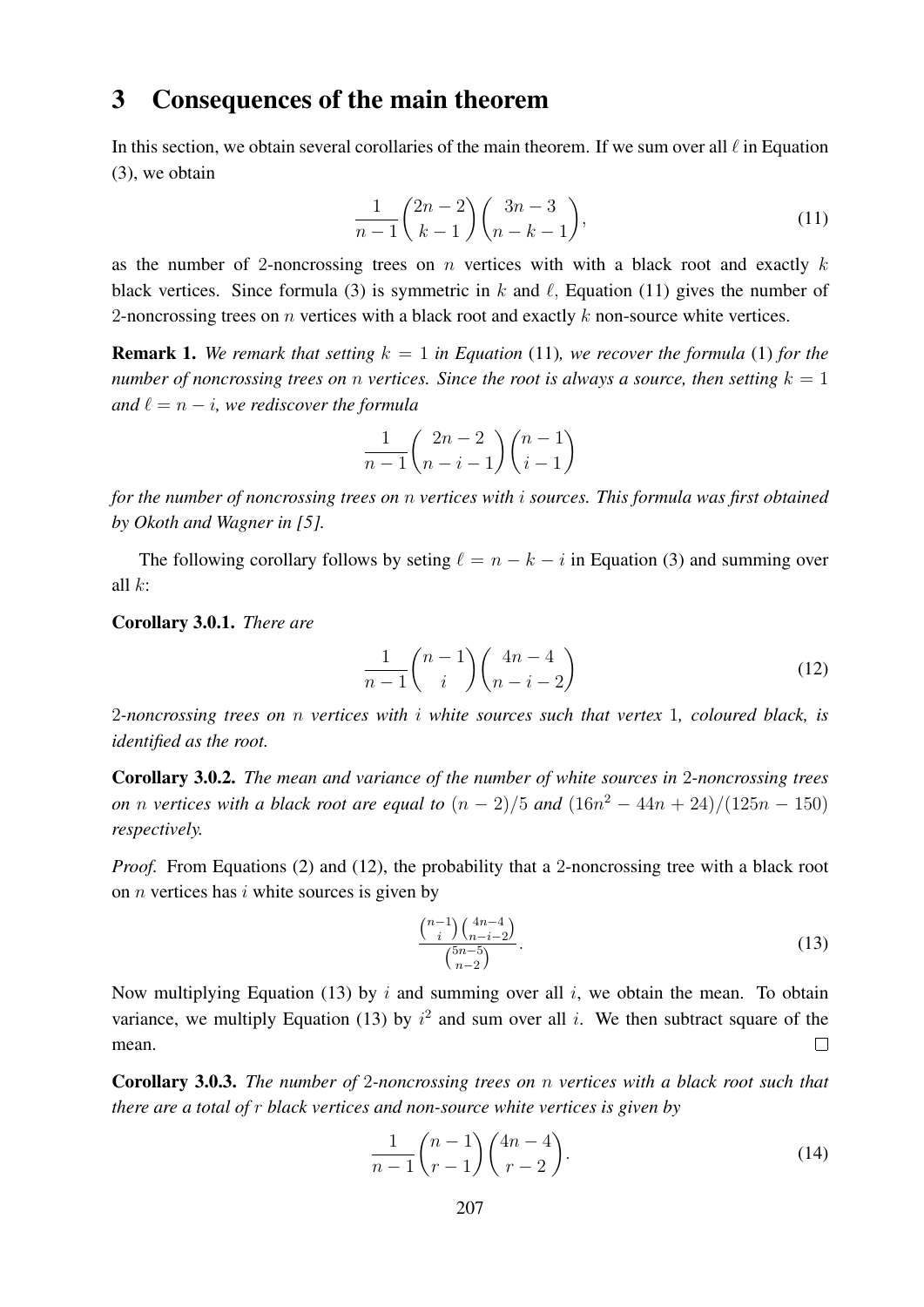*Proof.* The result follows by setting  $k = r - \ell$  and summing over all  $\ell$  in Equation (3), or setting  $i = n - r$  in Equation (12).  $\Box$ 

Setting  $r = n$ , we find a generalized Catalan number,

$$
\frac{1}{n-1}\binom{4n-4}{n-2}.
$$

This formula counts the number of 2-noncrossing trees on  $n$  vertices in which a vertex is either a non-source white vertex or a black vertex. In the next corollary, we find a structure counted by the famous Catalan numbers.

Corollary 3.0.4. *The number of* 2*-noncrossing trees on* n *vertices with a black root such that there are either* n−1 *non-source white vertices or,* n−1 *black vertices and one non-source white vertex is given by the*  $(n - 1)$ -th Catalan number,

$$
\frac{1}{n-1}\binom{2n-2}{n-2}.
$$

*Proof.* The formula follows by setting  $k = 1$  and  $\ell = n - 1$ , or  $\ell = 1$  and  $k = n - 1$  in Equation (3).  $\Box$ 

Corollary 3.0.5. *The mean and variance of the number of black vertices or the number of non-source white vertices are equal to* (2n+1)/5 *and* (24n <sup>2</sup>−66n+36)/(125n−150)*, respectively. The covariance of the two equals*  $(-16n^2 + 44n - 24)/(125n - 150)$ .

*Proof.* From Theorem 1.1 and Equation (2), the probability of a 2-noncrossing tree to have k black vertices and  $\ell$  non-source white vertices is given by

$$
\frac{\binom{2n-2}{k-1}\binom{2n-2}{\ell-1}\binom{n-1}{k+\ell-1}}{\binom{5n-5}{n-2}}.\tag{15}
$$

Now, multiplying Equation (15) by  $\ell$  and summing over all  $\ell$  and k, we obtain the mean. To obtain the variance, we multiply the said equation by  $\ell^2$  and sum over all  $\ell$  and  $k$ , and then subtract the square of the mean. For covariance, we multiply Equation (15) by  $k\ell$  and sum over all k and  $\ell$ . We then subtract the square of the mean.  $\Box$ 

Corollary 3.0.6. *The mean and variance of the number of non-source white vertices in* 2*-noncrossing trees with a black root and* n *vertices,* k *of which are black, are given by*  $(2n-2k+1)/3$ , and  $(4n^2-2k^2-8n-2nk+2k+4)/(27n-36)$  respectively.

*Proof.* From Theorem 1.1 and Equation (11), the probability of a 2-noncrossing tree with a black root on *n* vertices, k of which are black to have  $\ell$  non-source white vertices is given by

$$
\frac{\binom{2n-2}{\ell-1}\binom{n-1}{k+\ell-1}}{\binom{3n-3}{n-k-1}}.\tag{16}
$$

Now, multiplying Equation (16) by  $\ell$  and summing over all  $\ell$ , we obtain the mean. To obtain the variance, we multiply equation (16) by  $\ell^2$  and sum over all  $\ell$ . We then subtract the square of the mean.  $\Box$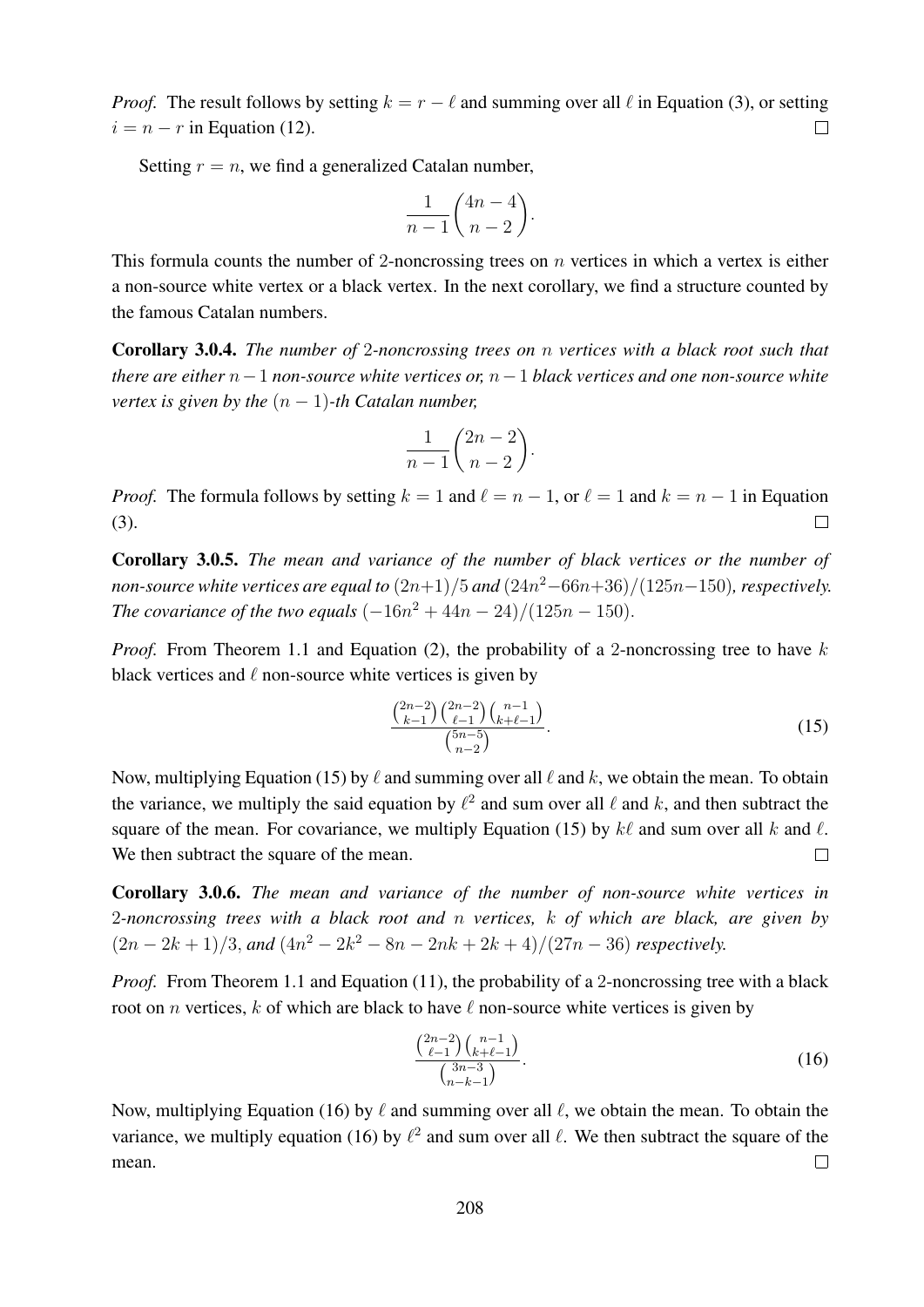### 4 Enumeration of trees with a white root

The following theorem gives the number of 2-noncrossing trees with a white root such that the number of non-source white vertices and black vertices are simultaneously given.

Theorem 4.1. *The number of* 2*-noncrossing trees on* n *vertices with a white root such that there are* k *black vertices and* ` *non-source white vertices is given by*

$$
\frac{1}{2n-1} \binom{2n-1}{k} \binom{2n-1}{\ell} \binom{n-2}{k+\ell-1}.
$$
\n(17)

*Proof.* 2-noncrossing trees with a white root (here the root has the lowest possible label) has the generating function  $S_1$ , given in the proof of the main theorem. From Equation (9), we have that  $S_1 = z(1+Y)(1+vY)$  where Y satisfies the functional equation  $Y = z(1+Y)^2(1+vY)^2(1+uY)$ . As mentioned in Section 2,  $u$  marks white sources and  $v$  marks black vertices. We have,

$$
[zn]S1 = [zn-1](1 + vY + Y + vY2)
$$
  
= v[z<sup>n-1</sup>]Y + [z<sup>n-1</sup>]Y + v[z<sup>n-1</sup>]Y<sup>2</sup>. (18)

By Lagrange inversion we have,

$$
v[z^{n-1}]Y = \frac{1}{n-1} \sum_{k \ge 1} \sum_{i \ge 0} {2n-2 \choose k-1} {n-1 \choose i} v^k u^i {2n-2 \choose n-k-i-1}.
$$
 (19)

We also have

$$
[z^{n-1}]Y = \frac{1}{n-1} \sum_{k \ge 0} \sum_{i \ge 0} {2n-2 \choose k} {n-1 \choose i} v^k u^i {2n-2 \choose n-k-i-2}
$$
 (20)

and

$$
v[z^{n-1}]Y^2 = \frac{2}{n-1} \sum_{k \ge 1} \sum_{i \ge 0} {2n-2 \choose k-1} {n-1 \choose i} v^k u^i {2n-2 \choose n-k-i-2}.
$$
 (21)

Now, from Equations (18), (19), (20) and (21), we have that the number of 2-noncrossing trees with a white root and  $n$  vertices,  $k$  of which are black and  $i$  of which are white sources, is given by

$$
[z^n v^k u^i] S_1 = \frac{1}{n-1} {2n-2 \choose k-1} {n-1 \choose i} {2n-2 \choose n-k-i-1} + \frac{1}{n-1} {2n-2 \choose k} {n-1 \choose i} {2n-2 \choose n-k-i-2} + \frac{2}{n-1} {2n-2 \choose k-1} {n-1 \choose i} {2n-2 \choose n-k-i-2}.
$$

After simple algebraic manipulations we obtain

$$
[z^n v^k u^i] S_1 = \frac{1}{2n-1} {2n-1 \choose k} {n-2 \choose i} {2n-1 \choose n-k-i-1}.
$$

 $\Box$ 

Now, upon setting  $n - k - i - 1 = \ell$  we obtain the desired result.

Remark 2. *Following a similar trend as in Section 2, we can obtain equivalent results such as mean number of black vertices, non-source white vertices, white sources among many interesting corollaries, for* 2*-noncrossing trees with white roots.*